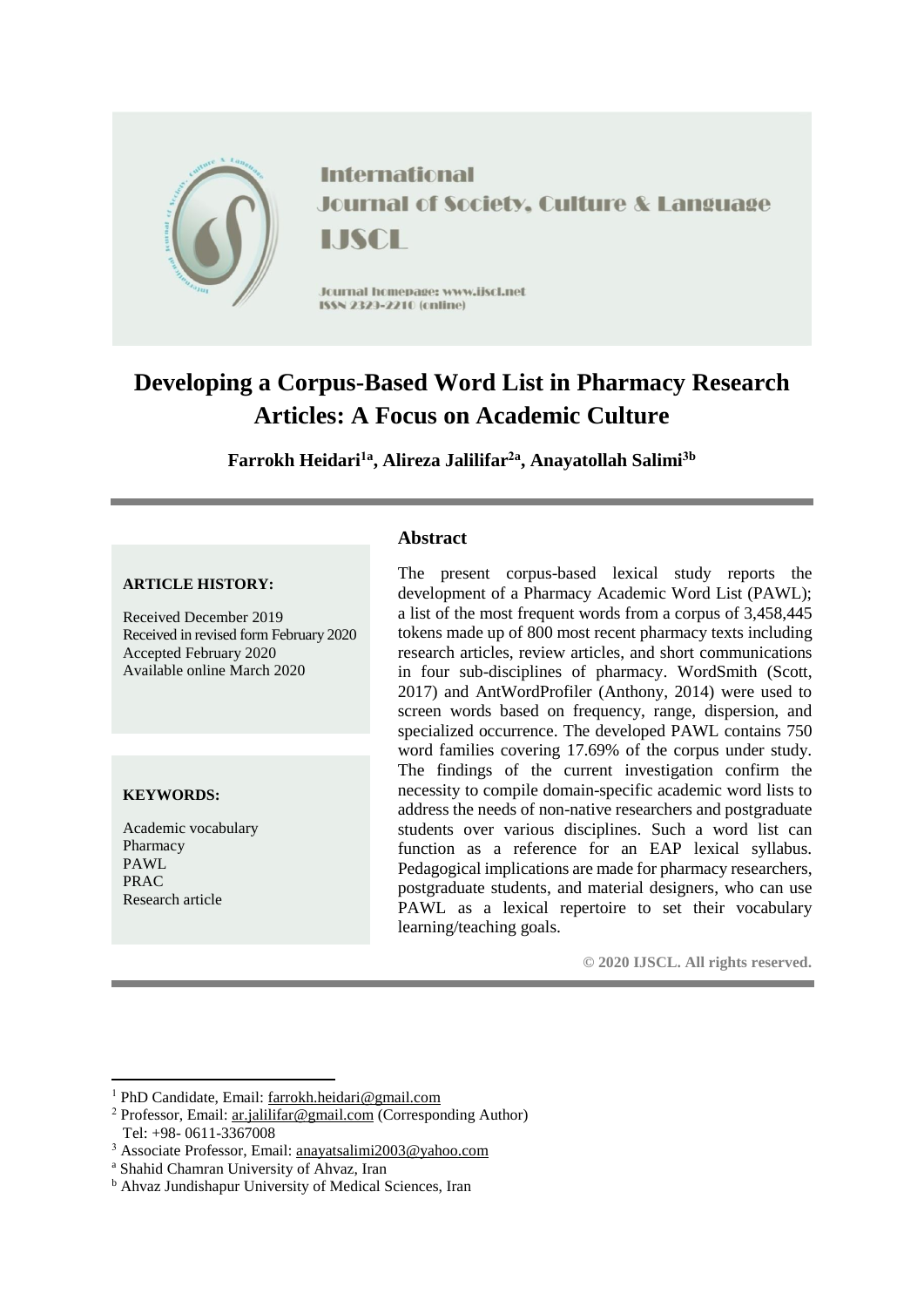## **1. Introduction**

esearchers all around the world are required to publish to improve their tenure, as their academic success is tied searchers all around the world are required to publish to improve their tenure, as their academic success is tied to their success in publishing in English as "the global academic lingua franca" (McKinley & Rose, 2018, p. 1). Similarly, postgraduate students need to present their research through dissertation and finally deliver their investigation by publishing it in English. However, a huge number of scholars and postgraduate students throughout the world are not native speakers of English. This presents a colossal task for the researchers and students alike, since they live, study, and communicate in a non-English context, but are required to present and publish their research in English. Two of the writers of the current paper, for example, have taught at the pharmacy department of a medical school, and have witnessed numerous colleagues and postgraduate students at that department suffering from their insufficient English proficiency to present their research in a language that adheres to the norms of an English academic journal. This immediate need motivated the authors to develop a list of the most frequent pharmacy academic vocabulary that could directly promote fluency and accuracy of non-native researchers and postgraduate students in their academic English reading and writing.

Of all genres within academic writing, it is the research article (RA) that has attracted the most attention as the primary channel for presenting claims of new knowledge (Hewings, 2001, p. 12). Moreover, despite competing electronic publishing alternatives such as websites, the research article continues to be "the preeminent genre of the academy" and "the principal site of disciplinary knowledgemaking" (Hyland, 2009, p. 67) and what Montgomery (1996, p. 2) describes as the "master narrative" of our time. One reason for this prominence can be the worth given to the highly regarded peer-review procedure as a controlling and regulating system for transforming thoughts into knowledge (Hyland, 2009, p. 68), as authors endeavor to have their arguments become part of the disciplinary consensus where new findings are contextualized within the framework of the previously published literature which efficiently displays current status of the existing consensus (Hewings, 2001, p. 12). Another reason is the prestige ascribed to a genre which creates a means for a scientific generation of facts as more academics around the world are required to publish in high-impact, peer-reviewed journals as a prerequisite for promotion and career development (Hyland, 2009, p.67), a point also acknowledged by other scholars (e.g., Hartley, 2008; Swales, 1990). Similarly, within the field of medicine, and pharmacy, in particular, journal publication in all its various forms (e.g., *research papers*, *review articles, comments, editorials, short communications, technical notes, case reports*, *and letters*) is regarded as the main criterion against which career development and promotion are judged.

Furthermore, the increasing number of postgraduate non-native English students who are required to read and publish academic articles in English has motivated much research, typically corpus-based research, to find distinctive characteristics of academic genres (Coxhead, 2000; Valipouri & Nassaji, 2013). Many of these studies use electronic corpora as a valid source of information. These corpora are then scrutinized to discover particular patterns of language use, such as specialized or academic vocabulary. The high frequency of academic vocabulary in academic texts is perhaps the reason why it is assumed to be essential to learn for EAP (English for Academic Purposes) learners (Coxhead, 2000; Nation, 2001). Additionally, academic vocabulary acquisition is an essential yardstick of academic proficiency (Kuehn, 1996). Likewise, academic vocabulary knowledge is crucial for effective academic reading, and more importantly, for competent writing in specific academic fields (Corson, 1997). Despite being pivotal to English language learning and teaching for academic purposes, academic words have shown to be challenging to learners (Cobb & Horst, 2004; Shaw, 1991), either because this type of vocabulary does not appear as often as high-frequency words do in general texts (Xu & Nation, 1984), or because they are not taught or explained by the subject-matter instructor because they are not specific enough (Flowerdew, 1993; Nation, 2001). As a result, due to the perceived importance knowledge of vocabulary has on reading and writing skills of second language learners (Nation, 2001), several English academic word lists have been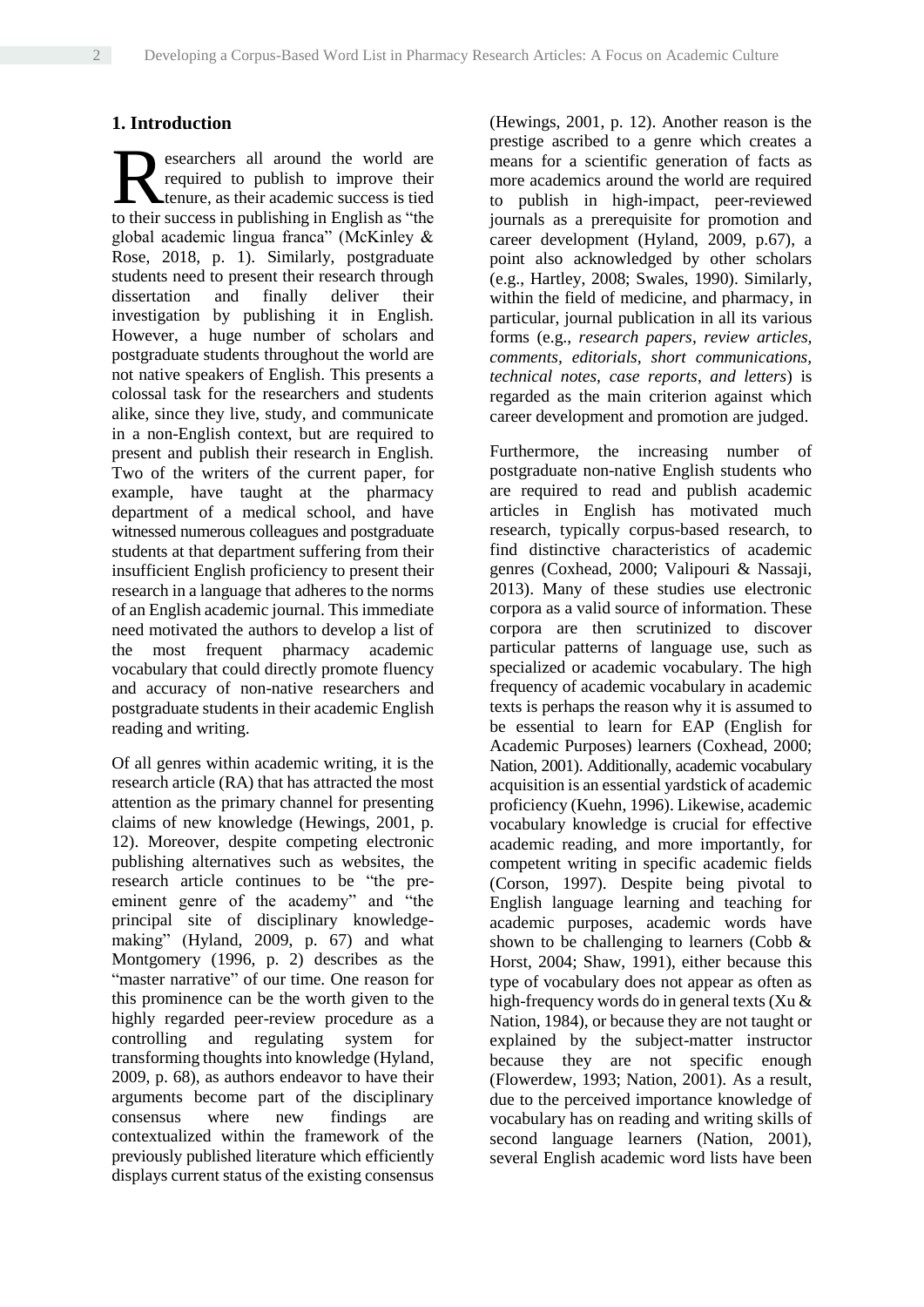constructed to assist the learning and teaching of academic vocabulary.

### **2. Theoretical Framework**

The significance of academic vocabulary has motivated several studies to create word lists that represent the most common academic lexical items. There are two approaches to do this. One is the common core approach, adopted by pioneering researchers, which aims to provide discipline-crossing academic word lists appropriate for learners in various fields (Campion & Elley, 1971; Coxhead, 2000; Ghadessy, 1979; Lynn, 1973; Praninskas, 1972), and the other is the early specialization approach which intends to create disciplinespecific academic word lists based on independent domains suitable for the learners of that particular field. Based on the lists developed by Campion and Elley (1971), Ghadessy (1979), Lynn (1973), and Praninskas (1972), Xu and Nation (1984) produced a University Word List (UWL) which was extensively used for 15 years. However, in an attempt to construct a more robust and more representative academic word list, Coxhead (2000) introduced her Academic Word List (AWL) in a seminal article. The AWL was assembled from a corpus of 3.5 million tokens of written academic texts in 28 subject areas of four major fields of Law, Science, Commerce, and Art. The AWL includes 570 word families selected based on three yardsticks of *frequency* (occurrence of at least 100 times in the entire corpus), *range* (occurrence of at least 10 times in each of the four disciplines and in 15 or more subject areas), and *specialized occurrence* (items must be outside the first 2000 *General Service List* (GSL) words). The AWL (Coxhead, 2000) accounts for roughly 10.0% of all the running words in academic texts (Coxhead's corpus) but merely 1.4% of all the running words in a fiction corpus of the same size, which indicates that the list contains mainly academic words. The 10 percent coverage of the academic corpus, however, varies among the four disciplines: AWL has the highest coverage over commerce (12.0%) and the lowest over science (9.1%), with the other two being 9.3% (arts) and 9.4% (law).

Quite recently, however, some scholars (e.g., Hyland & Tse, 2007) have raised questions about the commonly believed assumption that there is a single common core academic vocabulary, and therefore have questioned the effectiveness of a domain-crossing academic vocabulary list, such as the AWL, according to research findings which show vocabulary use and behavior differ significantly across academic fields concerning frequency, range, meaning, and collocation. As a result, they contend that it is required to construct academic word lists independently for different academic domains. This has led to the prominence of the approach in which discipline-specific academic word lists are created based on independent domains suitable for the learners of that particular field. Informed by this necessity, several corpus-based studies have established word lists within the context of specific disciplines, e.g., engineering (Mudraya, 2006; Ward, 2009), chemistry (Valipouri & Nassaji, 2013), environmental science (Liu & Han, 2015), agriculture (Martinez, Beck, & Panza, 2009), nursing (Yang, 2015), and medicine (Wang, Liang, & Ge, 2008). In particular, Wang et al. (2008) created a Medical Academic Word List (MAWL) using corpora from 32 subject areas related to the field of medicine, representing high frequency words in their corpus which were not among the 2000 general English words as represented in West's (1953) GSL.

As shown by previous studies, a general discipline-crossing academic word list such as the AWL is by no means complete in expressing the most frequent academic words in a specific discipline, and a necessity to create more restricted discipline-based academic word lists is stressed because students in different disciplines have different lexical requirements. Furthermore, the AWL words tend to be more useful for expressing ideas and viewpoints (Coxhead & Nation, 2001), which is characteristic of social sciences, but less useful for emphasizing the description and depiction of results (Coxhead & Nation, 2001), which is characteristic of natural sciences. As a result, the necessity to construct a domain-specific academic word list within natural sciences is further stressed. As mentioned earlier, within natural sciences, a few academic word lists have been constructed; however, to the best of our knowledge, no list has yet been constructed in the discipline of pharmacy. It is interesting to note that even the MAWL has not taken into account any subfield of pharmacy. This is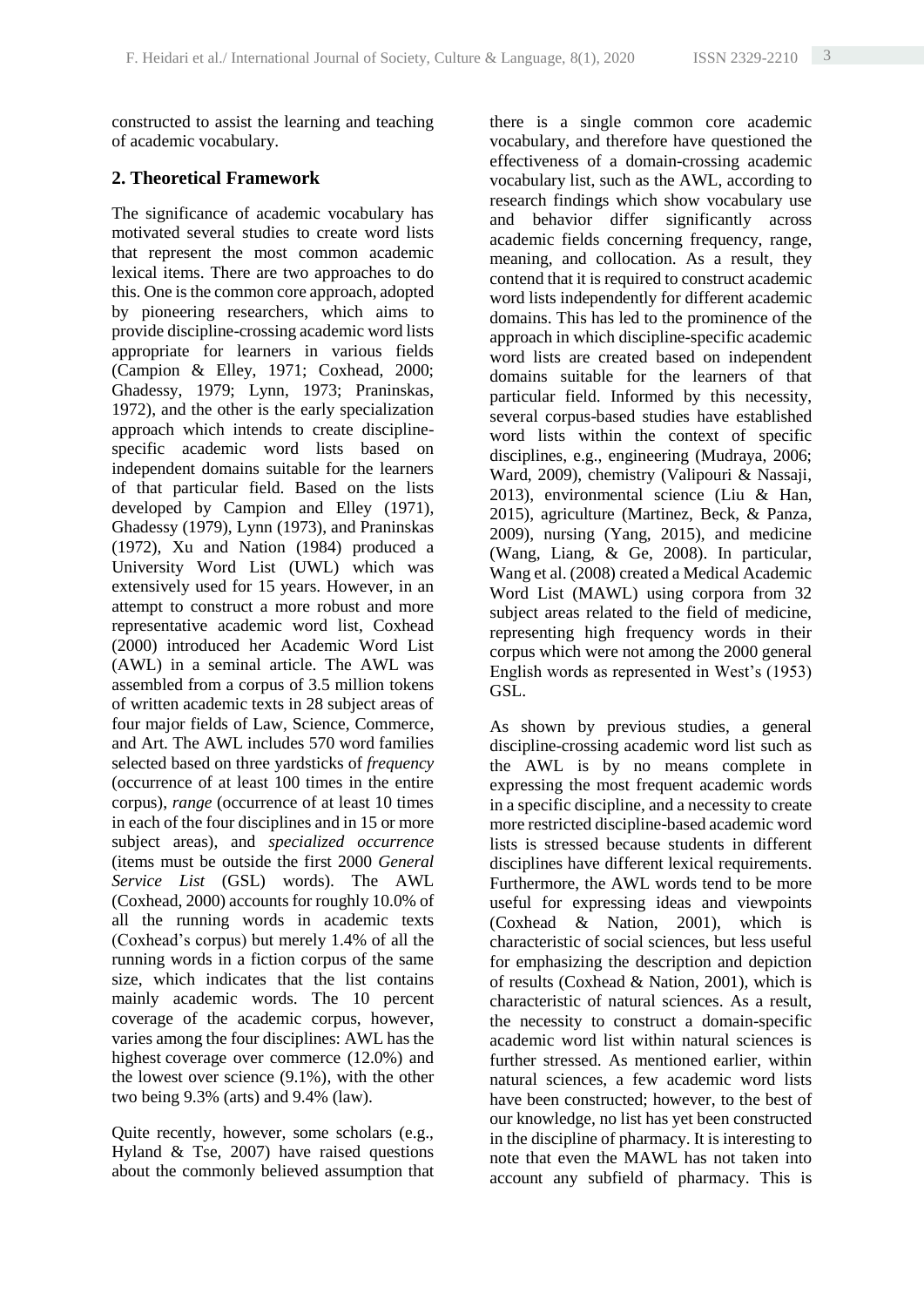because Wang et al. (2008) have adopted in their corpus the RAs from the 32 subject areas listed in the field of Medicine and Dentistry from *ScienceDirect Online*; whereas, subfields of pharmacy are listed under a separate discipline in *ScienceDirect Online*, namely *Pharmacology, Toxicology and Pharmaceutical Science*. As a result, the corpus used in Wang et al.'s study lacks pharmacy subject areas and does not include pharmacy-related journals or articles. This might bias the words selected to be included in the final list, as MAWL is not fully representative of medical vocabulary, since the field of pharmacy was omitted.

While, a pharmacy-based academic vocabulary list is yet to be developed, there has been somewhat related research in pharmacy (Grabowski, 2013; Grabowski, 2015). However, these studies have focused on keywords and lexical bundles, and not on academic vocabulary. Furthermore, a closer inspection of the composition of the corpora employed in Grabowski's studies reveals key differences between the results of those studies and those of our study. In Grabowski's (2013) research, 463 patient information leaflets, 146 summaries of product characteristics, 240 clinical trial protocols, and *only* 26 research articles on pharmacology have been used to compile a 2,478,992 million-word corpus. Also, Grabowski (2015) used 463 patient information leaflets, 136 summaries of product characteristics, 240 clinical trial protocols, and 86 chapters from pharmacy textbooks to amass a 2,230,161 million-word corpus. It is interesting to note that the number of research articles used in Grabowski' 2013 corpus is merely 26, and in his 2015 investigation is zero. Moreover, the majority of the corpora employed in these two studies include patient information leaflets, summaries of product characteristics, and clinical trial protocols. While analysis of such texts can provide valuable insights into linguistic variation in pharmacy, they are, as Grabowski himself acknowledged (2015, p.24), more pertinent to and beneficial for "pharmacists or pharmacy technicians" than researchers or postgraduate students. For researchers and postgraduate students who are required to present and publish their research, analysis of a corpus assembled from relevant research articles can be far more beneficial.

To address this need, the current study aims to establish the first pharmacy academic word list. Such a word list can function as a reference for an EAP lexical syllabus. Additionally, the findings of this study may be used as a valuable source for additional investigation into the creation of domain-specific academic word lists. Accordingly, we addressed the following research questions in the current study:

- 1. What are the most frequent academic words in a large corpus of pharmacy research articles that are not among the first 2000 words of English as represented in the GSL (West, 1953)?
- 2. Do the frequently occurring words in the corpus of pharmacy RAs also occur frequently in the AWL word list?
- 3. To what extent are the MAWL (Wang et al., 2008) words employed in the pharmacy RA corpus?
- 4. Are there any words that are not highly frequent in AWL and MAWL but appear with high frequency in the corpus of pharmacy research articles?
- 5. Are the words that appear with high frequency in the corpus of pharmacy RAs also identified as high frequency words in a general corpus such as BNC?

## **3. Methodology**

A corpus-based approach for studying lexical itemsincludes emphasis on the representativeness of text samples and the computational tools for exploring distributional patterns across discourse contexts (Biber, Conor & Upton, 2007, p. 3). In other words, priority is given to describing the most common uses of the most common words on the supposition that if a word is detected to occur frequently enough in the past, then it is probable to be important in the future as well (Hyland, 2006, pp. 75-76). This allows us to predict and generalize based on a representative sample. Therefore, the present study adopted a quantitative approach using computational tools for identifying the pharmacy-specific word lists.

#### **3.1. Data Collection**

All the texts used to compile the corpus employed in this study were downloaded from *ScienceDirect Online.* In its database, we selected the *pharmacy* domain, which consists of five subdomains: *Drug Discovery,*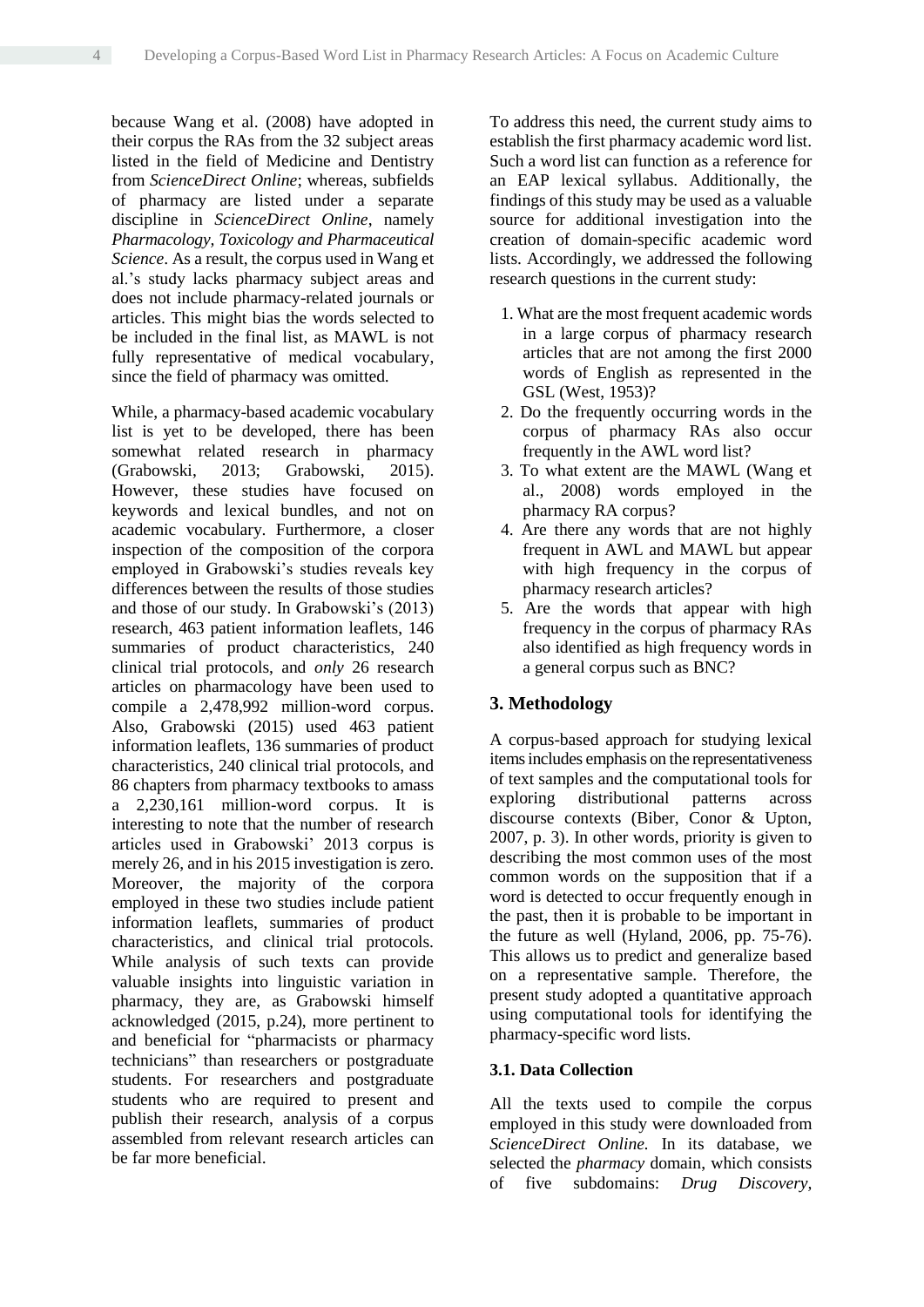*Pharmaceutical Science, Pharmacology, Toxicology, and General.* Altogether, 194 pharmacy journals were listed in the *ScienceDirect Online* database at the time of data collection, of which we decided to use all that were published in English in 2016 or afterwards, and 117 titles met that criterion. We downloaded the latest issue of all 117 pharmacy journals available and put together all the research articles (1323), review articles (227), and short communications (136), which amounted to 1686 texts. Following that, one of the co-authors of this study, who is an experienced pharmacy researcher, analyzed all the texts and reshuffled the articles into *four* subfields (*Drug Discovery, Pharmaceutical Science, Pharmacology, and Toxicology*) based on their abstracts and titles. Also, articles that pertained to more than one subfield were omitted so that the remaining texts could be confidently assigned to the related subfield. Finally, 200 texts were randomly selected to represent each of the four subfields, including 160 research articles, 25 review articles, and 15 short communications, representing their ratio in the initial 1686-text collection; 80% for research articles, 12.5% for review articles, and 7.5% for short communications. All the texts were published in 2016 and 2017 to take into account and reflect the latest academic vocabulary employed in pharmacy. The specialized corpus assembled for the present study contains 3,458,445 running words from 800 texts of pharmacy. To the best of our knowledge, this is one of the largest corpora employed in the establishment of English domain-specific academic wordlists.

## **3.2. Data Processing**

In the present investigation, data processing consisted of standardization of the texts and normalization of the words in the texts. Text standardization included the removal of charts, diagrams, images, references, and basically everything that was either irrelevant to text analysis or could not be processed by the software. For normalization of words, WordSmith (Scott, 2017) and AntWordProfiler (Anthony, 2014) were employed to sort out words based on their frequency, range, and dispersion, and compare the coverage of our final wordlist with that of other benchmark lists. Following that, Familizer (Cobb, 2018b) was utilized to classify words as a family. A

word family comprises a headword along with its inflected and derived forms (Nation, 2001, p. 11). This can benefit learners since knowing a headword facilitates the comprehension of its inflected and derived forms (Coxhead, 2000, p. 218).

## **3.3. Word Selection Criteria**

Coxhead's (2000) principles (non-GSL words, range, and frequency) were employed in the current study with some adaptation. Similar to Coxhead, we decided to omit the GSL words as we were attempting to create an academic wordlist. In her study, Coxhead opted for selecting wide-ranging words that appear in at least half of the 28 subject areas. In our study, we decided to include words that appear in at least 3 of the 4 subfields available. This increased range criterion ensures that the candidate high frequency words are not stacked in one or two subfields and are more smoothly dispersed over the corpus. Following Coxhead's (2000) suggestion that range is a more important word selection factor than frequency, we decided to use the dispersion index available in the WordSmith software as an added measure. In this study, the dispersion was set at 40%. This number was achieved after several rounds of testing as a higher index would omit many useful academic words, and a lower index would include many technical words that were frequent in only one or two of the subfields. The minimum frequency of a word in our wordlist was 100, which is exactly similar to that of Coxhead's study, since our corpus (3,458,445) was almost exactly the same size as Coxhead's  $(3,500,000)$ .

In sum, the following four criteria were employed to select the words to be included in the final wordlist:

- 1. *Specialized occurrence*: The included word families were required to be outside of the first 2000 most frequent words of English in the GSL (West, 1953).
- 2. *Range*: Word families had to appear in at least 3 of the 4 subfields.
- 3. *Dispersion*: Word families had to have a minimum 40% dispersion index in WordSmith.
- 4. *Frequency*: Members of a word family had to appear at least 100 times in the whole corpus.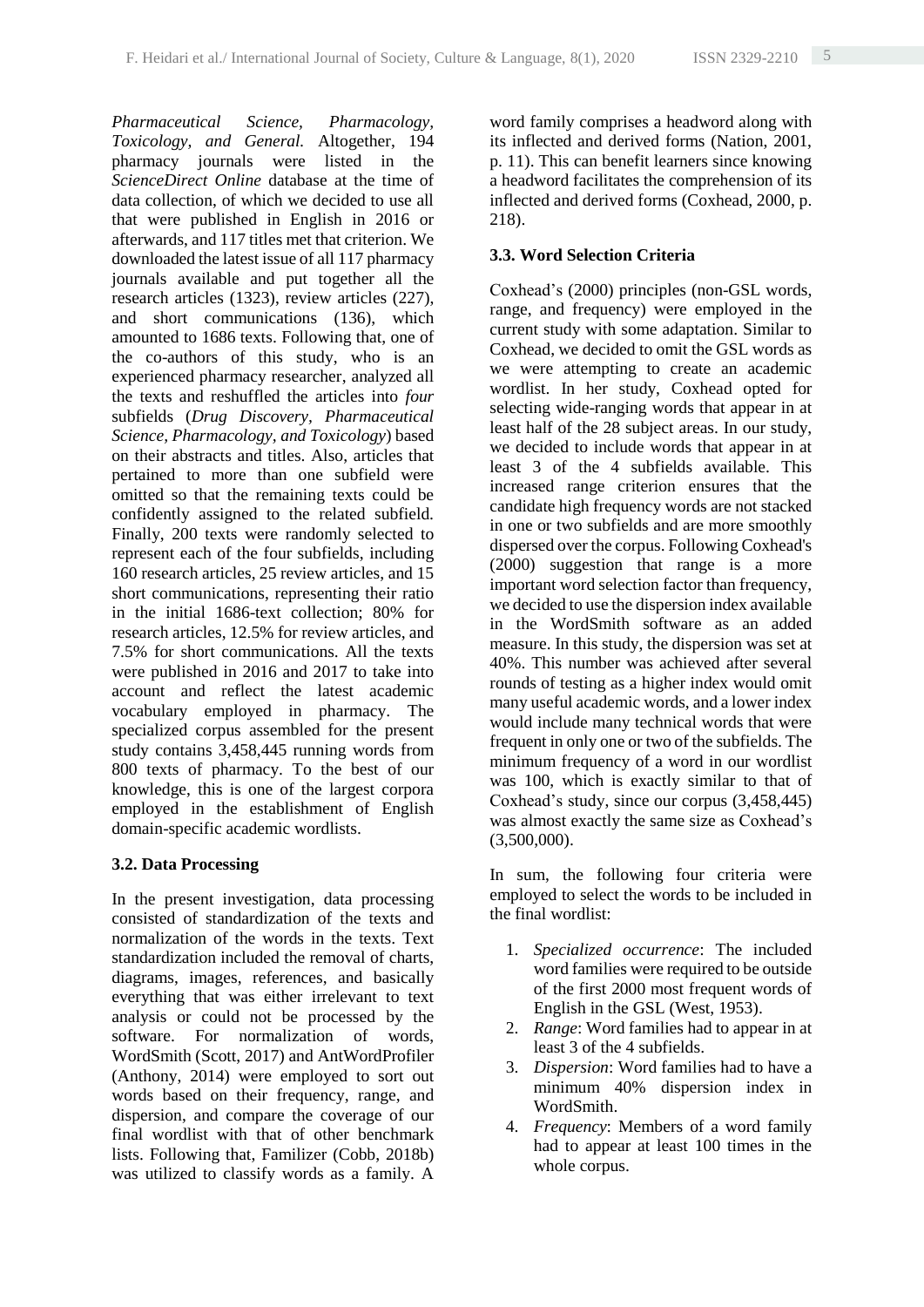#### **3.4. Pharmacy Academic Word List (PAWL) Development**

The frequency, range, and dispersion of the words in the corpus were calculated by a computer software. The word selection conditions were then implemented to identify our candidate words. Words that occurred in only one or two of the four subfields, had a lower-than-40% dispersion, or appeared in the GSL were removed. Moreover, the remaining words had to appear at least 100 times in the corpus. Finally, the criteria-fulfilling words were analyzed by one of the co-authors of this study, the experienced pharmacy researcher, to remove any word with technical meaning (research question 1). Using WordSmith (Scott, 2017), our domain-specific PAWL was compared with Coxhead's (2000) domaincrossing AWL to find out the words exclusive to our list and the words shared between the two (research question 2). We also aimed to discover to what extent MAWL (Wang et al., 2008) word-families were used in our corpus, which was examined using AntWordProfiler (Anthony, 2014) (research question 3). Moreover, using WordSmith, we found out which words were present in PAWL, but not in AWL and MAWL (research question 4). Finally, to check if our list was truly academic, it was necessary to compare it against a general corpus (research question 5). To do so, Coverage Calculator (Cobb, 2018a) was

**Table 1**

*The Top 50 Word Families in PAWL*

employed to examine PAWL coverage against BNC Sampler Written.

## **4. Results**

Our Pharmacy Research Article Corpus (PRAC) consisted of 3,458,445 tokens and 75,446 types in 800 texts in four sub-disciplines of pharmacy. Each sub-discipline consisted of 200 articles, including 160 research articles, 25 review articles, and 15 short communications.

After analyzing the PRAC using WordSmith (Scott, 2017), erroneous items and function words were deleted, and the remaining words were turned into families by Familizer (Cobb, 2018b), presenting us 10129 word families. Following that, the above-mentioned four word-selection criteria were applied. Accordingly, there were 1862 families that occurred more than 100 times with +40 dispersion and appeared in at least 3 of the 4 sub-fields. Moreover, the word families that appeared in the first 2000 GSL were deleted, leaving us with 950 word families, which were subsequently reviewed by the experienced pharmacy researcher of this study to remove technical words. That left us with 750 word families, which represented the final version of PAWL (Question 1). Table 1 shows the statistical results of the top 50 word families in PAWL.

| Number       | Headword    | Frequency | Coverage | Number | Headword   | Frequency | Coverage |
|--------------|-------------|-----------|----------|--------|------------|-----------|----------|
| $\mathbf{1}$ | cell        | 15703     | 0.46     | 26     | interact   | 2394      | 0.07     |
| 2            | drug        | 8120      | 0.24     | 27     | factor     | 2352      | 0.07     |
| 3            | analyze     | 7060      | 0.21     | 28     | structure  | 2347      | 0.07     |
| 4            | significant | 6107      | 0.18     | 29     | clinic     | 2338      | 0.07     |
| 5            | protein     | 5591      | 0.17     | 30     | potential  | 2337      | 0.07     |
| 6            | data        | 5093      | 0.15     | 31     | similar    | 2293      | 0.07     |
| 7            | concentrate | 4948      | 0.15     | 32     | <b>DNA</b> | 2281      | 0.07     |
| 8            | inhibit     | 4672      | 0.14     | 33     | receptor   | 2239      | 0.07     |
| 9            | method      | 4454      | 0.13     | 34     | assay      | 2134      | 0.07     |
| 10           | expose      | 3927      | 0.12     | 35     | administer | 2119      | 0.07     |
| 11           | induce      | 3878      | 0.12     | 36     | gene       | 2103      | 0.07     |
| 12           | dose        | 3837      | 0.12     | 37     | react      | 2074      | 0.06     |
| 13           | patients    | 3551      | 0.11     | 38     | role       | 2018      | 0.06     |
| 14           | compound    | 3408      | 0.10     | 39     | activate   | 2011      | 0.06     |
| 15           | process     | 3240      | 0.10     | 40     | range      | 1976      | 0.06     |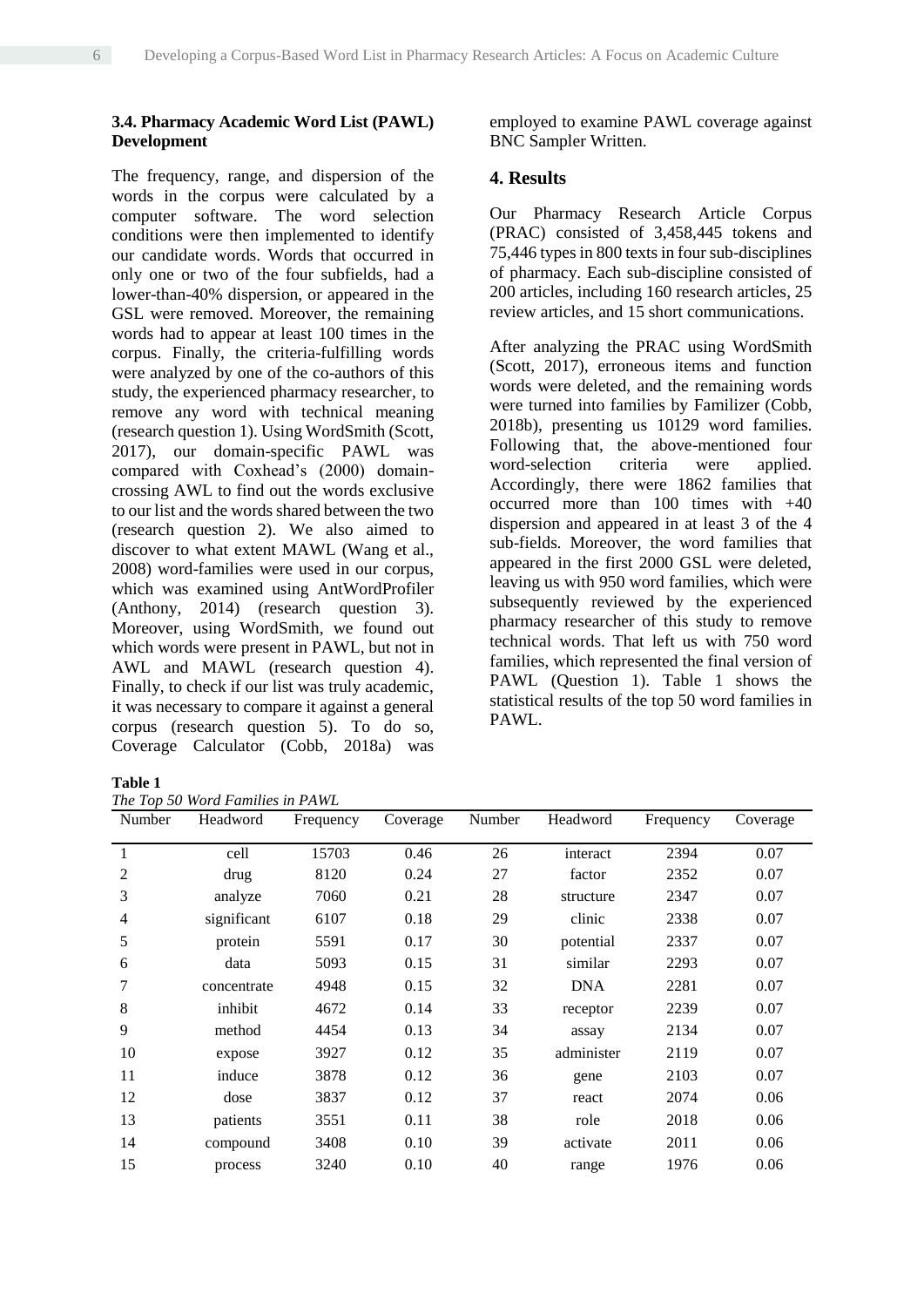| 16 | release  | 3098 | 0.09 | 41 | tumor       | 1949 | 0.06 |
|----|----------|------|------|----|-------------|------|------|
| 17 | acid     | 3022 | 0.09 | 42 | involve     | 1900 | 0.06 |
| 18 | molecule | 2999 | 0.09 | 43 | chemical    | 1824 | 0.06 |
| 19 | function | 2834 | 0.09 | 44 | phase       | 1803 | 0.06 |
| 20 | obtain   | 2694 | 0.08 | 45 | complex     | 1763 | 0.06 |
| 21 | tissue   | 2633 | 0.08 | 46 | parameter   | 1717 | 0.05 |
| 22 | response | 2632 | 0.08 | 47 | demonstrate | 1700 | 0.05 |
| 23 | previous | 2573 | 0.08 | 48 | medium      | 1663 | 0.05 |
| 24 | species  | 2547 | 0.08 | 49 | inject      | 1659 | 0.05 |
| 25 | formula  | 2459 | 0.08 | 50 | stress      | 1600 | 0.05 |

#### **Table 2**

*Distribution of PAWL's 750 Word Families over AWL and MAWL*

|                             | <b>PAWL</b> families | percentage |
|-----------------------------|----------------------|------------|
| Shared with AWL             | 322                  | 42.9%      |
| Absent in AWL               | 431                  | 57.4%      |
| Shared with MAWL            | 427                  | 56.9%      |
| Absent in MAWL              | 326                  | 43.4%      |
| Absent in both AWL and MAWL | 277                  | 36.9%      |

As can be observed in Table 2, only 322 (42.9%) of the 750 word families in the PAWL overlapped with the 570 word families in the AWL. This noticeable difference corroborates the argument that more discipline-specific wordlists are required (e.g., Hyland & Tse, 2007). Additionally, there were 431 (57.4%) word families that appeared in PAWL but were absent in AWL, which further highlights the necessity to develop domain-specific academic wordlists. Table 3 shows the coverage of PAWL and AWL over PRAC. AWL covers 9.28% of our pharmacy corpus, which is in line with AWL's coverage over corpora of various disciplines; science 9.1%, art 9.3%, law 9.4% and commerce 12% (Coxhead, 2000, p. 222). However, PAWL's coverage is 17.69%, which is almost twice as much as that of AWL. This further undermines the usefulness of general academic wordlists and reaffirms the need for a more restricted academic lexical repertoire (Question 2).

#### **Table 3**

*PRAC Coverage Comparison of PAWL and AWL*

|             | PRAC coverage |
|-------------|---------------|
| PAWL        | 17.69 %       |
| AWL         | 9.28%         |
| <b>MAWL</b> | 16.07%        |
|             |               |

As a further purpose of this study, we compared the performance of our newly developed discipline-specific PAWL with that of MAWL, another domain-specific wordlist in a different but related field. Only 427 (56.9%) word families in PAWL overlapped with MAWL. In other words, there were 326 (43.4%) word families that appeared in PAWL but were absent in MAWL. This clear difference shows that while MAWL was developed for medical texts, compared to PAWL, it might fail to reflect the word coverage of pharmacy texts.

Table 3 shows the coverage of PAWL and MAWL over PRAC. MAWL covers 16.07% of our pharmacy corpus. However, PAWL's coverage is 17.69%, which is approximately 2% more than that of MAWL. This further confirms the usefulness of a pharmacy-specific academic wordlist (Question 4). Furthermore, there were 277 (36.9%) word families that were exclusive to PAWL and did not appear in AWL nor in MAWL, suggesting the uniqueness of PAWL (Question 3).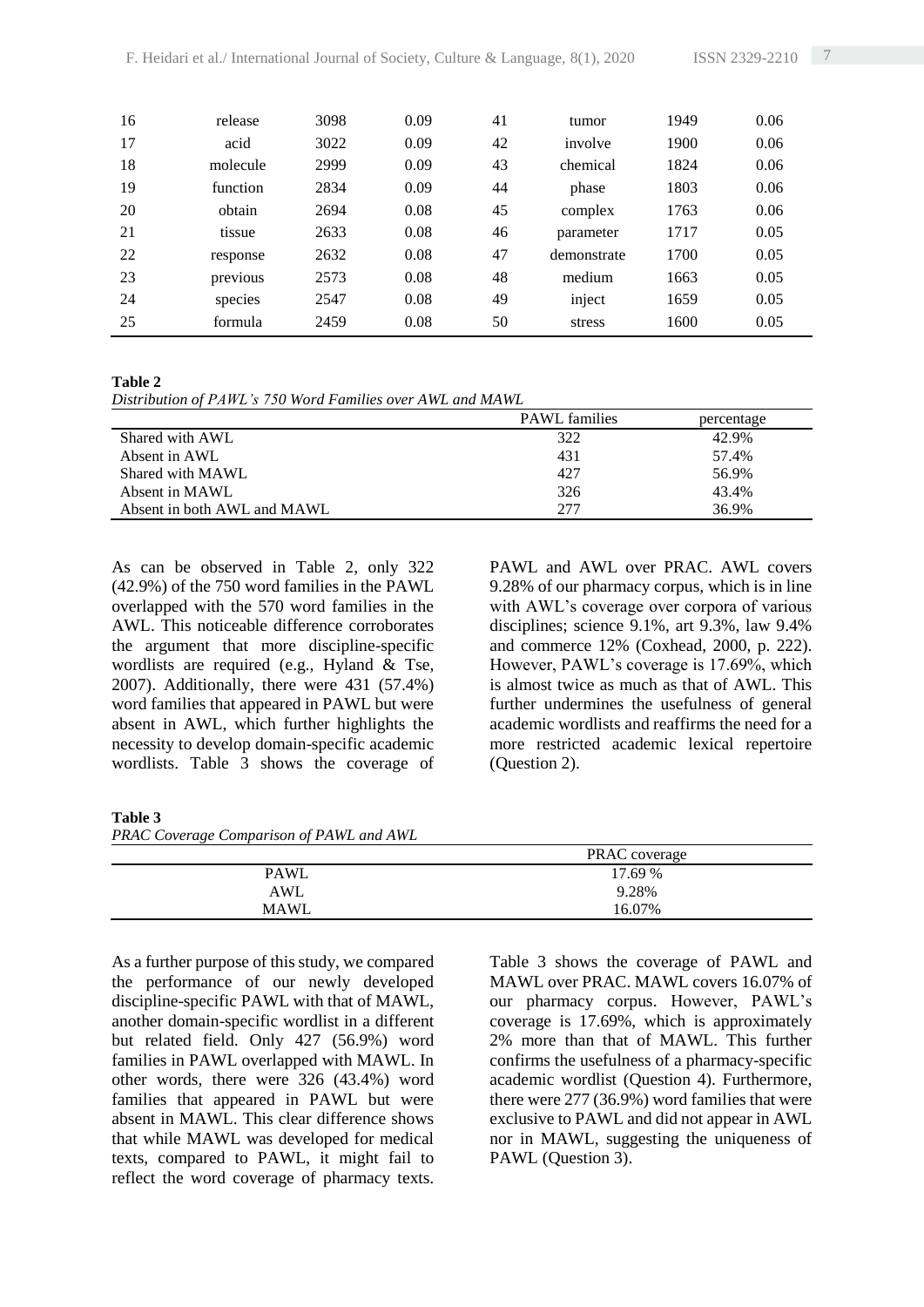PAWL had an average text coverage of 17.69% in our corpus. The following paragraph was randomly selected from a pharmacy article (Abe & Sasaki, 2016) in our corpus. Thirtythree of the total 176 words in this passage are included in PAWL, which are bold-faced. PAWL coverage of this passage is 18.75%, which is very similar to the results of the present study.

The **cytotoxic** effect of the **DNA** alkylating agent is due to the massive production of the AP **site** by alkylation of the nucleobases, therefore, blockage of the AP **sites** repair pathway is expected to **enhance** the **cytotoxic** efficacy of such agents. In one **approach**, small-**molecular inhibitors** for APE1 have been **developed** as a **therapeutic** agent.6,7 On the other hand, Lhomme and co-workers **demonstrated** that the AP **site**-binding **molecules** potentiated the effect of the anticancer **drug**, bischloroethylnitrosourea (BCNU), in vitro and vivo.8 Binding of their **molecules**to the AP **sitesinhibited** the repair and caused the **apparent** synergy with BCNU. Recently, Tell and co-workers also suggested that the endonuclease activity of APE1 was **modulated** by the nucleolus **protein** nucleophosmin (NPM1) and that the **inhibition** of association between APE1 and NPM1 **inhibited** the AP **site cleavage** to increase the anti**proliferative** activity.9 Thus, the AP **site** binding **molecules** are attractive as a tool for the study of the AP **sites** repair pathway and also as a **potential candidate** to **enhance** the antitumor effect of the preexisting **DNA** alkylating agents.

Finally, to verify if our list was truly academic, we compared it against a general corpus. Using Coverage Calculator (Cobb, 2018a) revealed that PAWL covers only 4.87% of BNC Sampler Written, which is completely in line with AWL's 4.90% and MAWL's 4.16% coverage of the same corpus(Table 4). This low coverage of an academic wordlist over a general corpus confirms the academic nature of the wordlist. To further corroborate our results, we also compared PAWL against BNC Med using Cobb's (2018a) Coverage Calculator (Table 4). PAWL covered 14.76% of BNC MED, compared to AWL's 8.30% and MAWL's 11.67% coverage of the same corpus. These results further confirm that domain-crossing wordlists cannot be optimally effective and useful, and that domain-specific wordlists need to be developed. Moreover, it was surprising to see that our pharmacy wordlist had notably higher coverage (14.76%) over BNC Med than that of MAWL (11.67%), which is essentially a medical wordlist. This suggests that PAWL performs better in terms of coverage than MAWL not only in pharmacy texts, but also in medical texts (Question 5).

## **Table 4**

| <b>BNC</b> Coverage Comparison |  |
|--------------------------------|--|
|                                |  |

|             | <b>BNC</b> Written Sampler | <b>BNC</b> Med |
|-------------|----------------------------|----------------|
| <b>PAWL</b> | 4.87%                      | 14.76%         |
| AWL         | 4.90%                      | 8.30%          |
| <b>MAWL</b> | 4.16%                      | 11.67%         |

## **5. Discussion**

In this study, the authors developed a pharmacy academic wordlist. To the best of our knowledge, this is the only academic word list that has been produced in the field of pharmacy. Furthermore, the corpus employed in this study is one of the largest of its kind with 3,458,445 running words. Moreover, unlike other studies (e.g., Wang et al., 2008; Yang, 2015) that used only research articles to develop academic

wordlists, we employed not only *research articles*, but also *review articles* and *short communications*. The results of the present research will serve as a base for non-native pharmacy researchers and postgraduate students to develop a new understanding of this type of vocabulary and assist them in better using of English for Academic Purposes.

The findings of the current research can culturally benefit the members of the pharmacy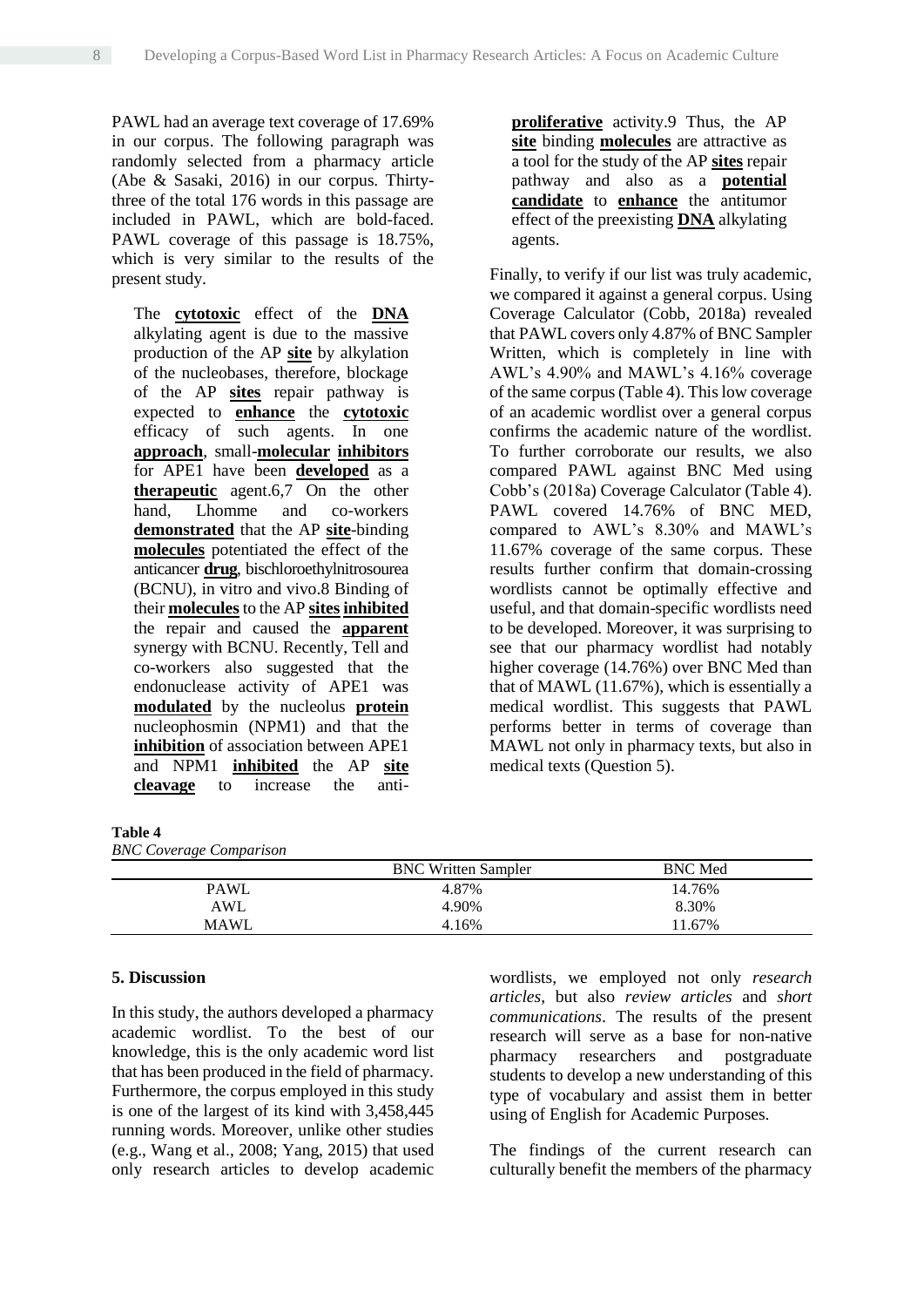discourse community (i.e., pharmacists, pharmacy researchers, pharmacy students and practically anyone who needs to read, write and research within this discourse community). This is, evidently, because reading, writing, and researching within a given academic community, with its own communicative and social purposes, require its members to have an adequate command of the academic vocabulary that enables effective communication within the community and among its members.

The results drawn from the current study generate several important implications for researchers and postgraduate pharmacy students, EAP teachers and materials developers. Firstly, researchers and postgraduate pharmacy students can directly benefit from PAWL by learning the most frequent academic vocabulary of their field of study since knowledge of the base words can assist the learning of other derived and inflected forms in the word families (Bauer & Nation, 1993, p. 253). This knowledge can assist them to present and publish their research in English more effectively. Secondly, EAP teachers can use PAWL as a lexical basis to inform their approach to teaching reading and writing skills for pharmacy students. They can either incorporate this academic repertoire as their main classroom practice or employ it as supplementary material. Either way, knowledge of PAWL can improve the confidence of pharmacy students when reading or writing in English. Finally, EAP materials designers can use PAWL, either explicitly or implicitly, in developing pertinent reading/ writing tasks and in designing pharmacy course books.

The present study focused on individual words and did not investigate how these lexical items might collocate with one another. Future studies may inspect the patterns on which these academic words group. Also, our corpus was comprised solely of academic articles. Future studies can incorporate other sources such as textbooks or spoken corpora to determine whether or not our developed wordlist responds to genre changes in the same discipline.

## **Acknowledgment**

The authors would like to thank Tom Cobb for his assistance during the data analysis phase of this study.

## **References**

- Abe, Y. S., & Sasaki, S. (2016). DNA cleavage at the AP site via b-elimination mediated by the AP site-binding ligands. *Bioorganic & Medicinal Chemistry*, *24*, 910–914.
- Anthony, L. (2014). *AntWordProfiler v.1.4.1* [Computer Software]. Tokyo, Japan: Waseda University. Retrieved from http://www.laurenceanthony.net/software
- Bauer, L., & Nation, P. (1993). Word families. *International Journal of Lexicography*, *6*(4), 253–279.
- Biber, D., Connor, U., & Upton, T. A. (2007). *Discourse on the move: Using corpus analysis to describe discourse structure*. Philadelphia, PA: John Benjamins.
- Campion, M., & Elley, W. (1971). *An academic vocabulary list*. Wellington, New Zealand: New Zealand Council for Educational Research.
- Cobb, T. (2018a). *Coverage Calculator v.1.0* [Computer Software]. Retrieved from https://www.lextutor.ca/cover/
- Cobb, T. (2018b). *Familizer v.2.0* [Computer Softwarel. Retrieved from https:// www.lextutor.ca/familizer/
- Cobb, T., & Horst, M. (2004). Is there room for an AWL in French? In P. Bogaards & B. Laufer (Eds.), *Vocabulary in a second language* (pp. 15–38). Amsterdam, Netherlands: John Benjamins.
- Corson, D. (1997). The learning and use of academic English words. *Language Learning*, *47*(4), 671–718.
- Coxhead, A. (2000). A new academic word list. *TESOL Quarterly*, *34*(2), 213–238.
- Coxhead, A., & Nation, P. (2001). The specialised vocabulary of English for academic purposes. In J. Flowerdew, & M. Peacock (Eds.), *Research perspectives on English for academic purposes* (pp. 252–267). Cambridge, England: Cambridge University Press.
- Flowerdew, J. (1993). Concordancing as a tool in course design. *System*, *21*(2), 231– 244.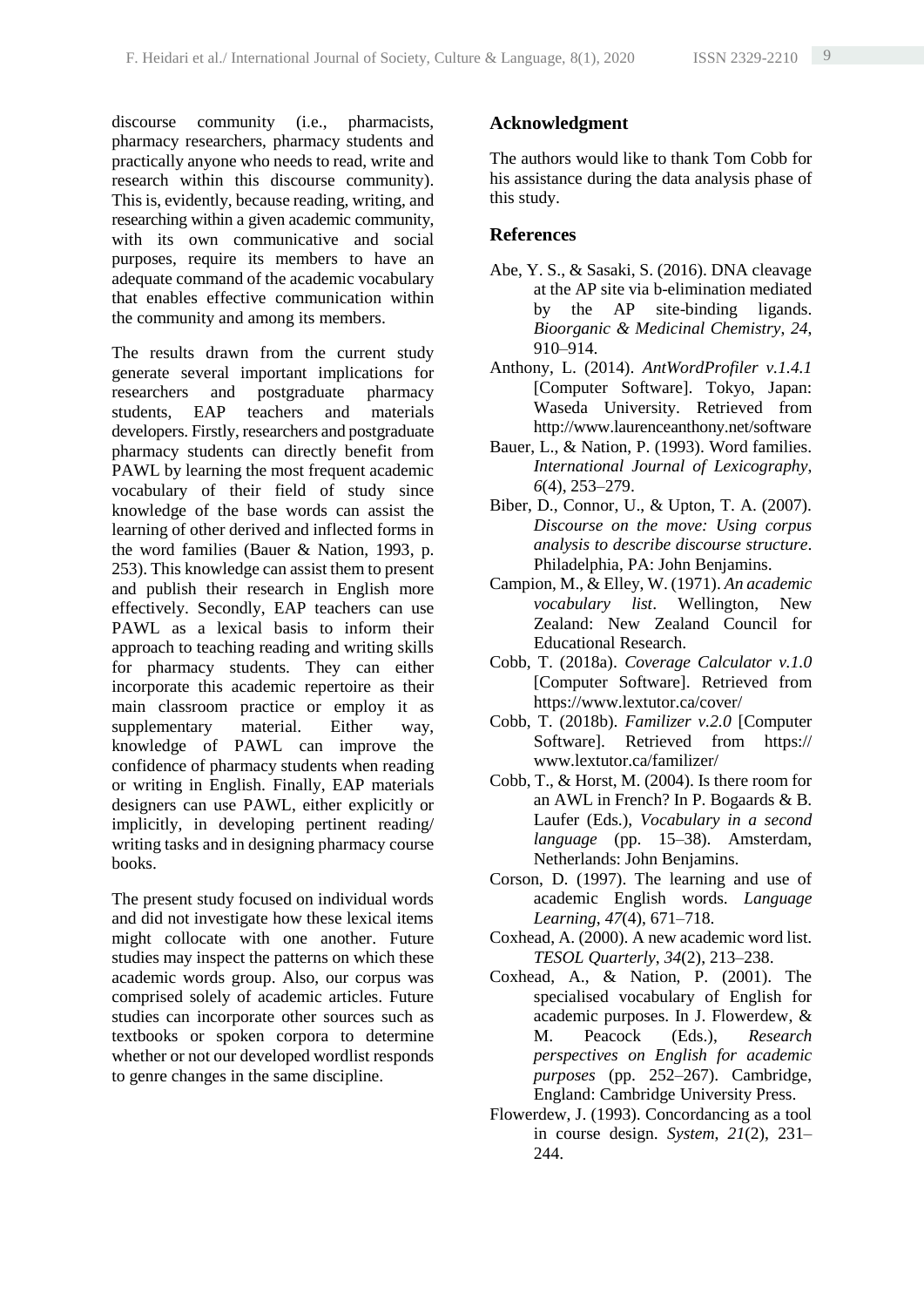- Ghadessy, P. (1979). Frequency counts, word lists, and materials preparation: A new approach. *English Teaching Forum*, *17*, 24–27.
- Grabowski, Ł. (2013). Register variation across English pharmaceutical texts: A corpusdriven study of keywords, lexical bundles and phrase frames in patient information leaflets and summaries of product characteristics. *Procedia-Social and Behavioral Sciences*, *95*, 391-401.
- Grabowski, Ł. (2015). Keywords and lexical bundles within English pharmaceutical discourse: A corpus-driven description. *English for Specific Purposes*, *38*, 23-33.
- Hartley, J. (2008). *Academic writing and publishing: A practical handbook*. New York, NY: Taylor & Francis.
- Hewings, M. (2001). Introduction. In M. Hewings (Ed.), *Academic writing in context: Implications and applications: Papers in honour of Tony Dudley-Evans* (pp. 9-16). Birmingham, England: University of Birmingham Press.
- Hyland, K. (2006). *English for academic purposes: An advanced resource book*. London, England: Taylor & Francis.
- Hyland, K. (2009). *Academic discourse: English in a global context*. New York, NY: Continuum.
- Hyland, K., & Tse, P. (2007). Is there an academic vocabulary? *TESOL Quarterly*, *41*(2), 235–253.
- Kuehn, P. (1996). *Assessment of academic literacy skills: Preparing minority and limited English proficient (LEP) students for post-secondary education*. Fresno, CA: California State University (ERIC Document Reproduction Service No. ED415498).
- Liu, J., & Han, L. (2015). A corpus-based environmental academic word list building and its validity test. *English for Specific Purposes*, *39*, 1–11.
- Lynn, R. W. (1973). Preparing word lists: a suggested method. *RELC Journal*, *4*(1), 25–32.
- Martínez, I. A., Beck, S. C., & Panza, C. B. (2009). Academic vocabulary in agriculture research articles: A corpusbased study. *English for Specific Purposes*, *28*(3), 183–198.
- McKinley, J., & Rose, H. (2018). Conceptualizations of language errors, standards, norms and nativeness in English for research publication purposes: An analysis of journal submission guidelines. *Journal of Second Language Writing, 42*, 1-11.
- Montgomery, S. (1996). *The scientific voice*. New York, NY: The Guildford Press.
- Mudraya, O. (2006). Engineering English: A lexical frequency instructional model. *English for Specific Purposes*, *25*(2), 235–256.
- Nation, P. (2001). *Learning vocabulary in another language*. Cambridge, England: Cambridge University Press.
- Praninskas, J. (1972). *American university word list*. London, England: Longman.
- Scott, M. (2017). *WordSmith Tools v.7.0* [Computer Software]. Stroud: Lexical Analysis Software. Retrieved from https://lexically.net/wordsmith/
- Shaw, P. (1991). Science research students' composing processes. *English for Specific Purposes*, *10*(3), 189–206.
- Swales, J. (1990). *Genre analysis: English in academic and research settings*. New York, NY: Cambridge University Press.
- Valipouri, L., & Nassaji, H. (2013). A corpusbased study of academic vocabulary in chemistry research articles. *Journal of English for Academic Purposes*, *12*(4), 248–263.
- Wang, J., Liang, S., & Ge, G. (2008). Establishment of a medical academic word list. *English for Specific Purposes*, *27*(4), 442–458.
- Ward, J. (2009). A basic engineering English word list for less proficient foundation engineering undergraduates. *English for Specific Purposes*, *28*(3), 170–182.
- West, M. (1953). *A general service list of English words.* London, England: Longman.
- Xue, G., & Nation, P. (1984). A university word list. *Language Learning and Communication*, *3*, 215–229.
- Yang, M.-N. (2015). A nursing academic word list. *English for Specific Purposes*, *37*, 27–38.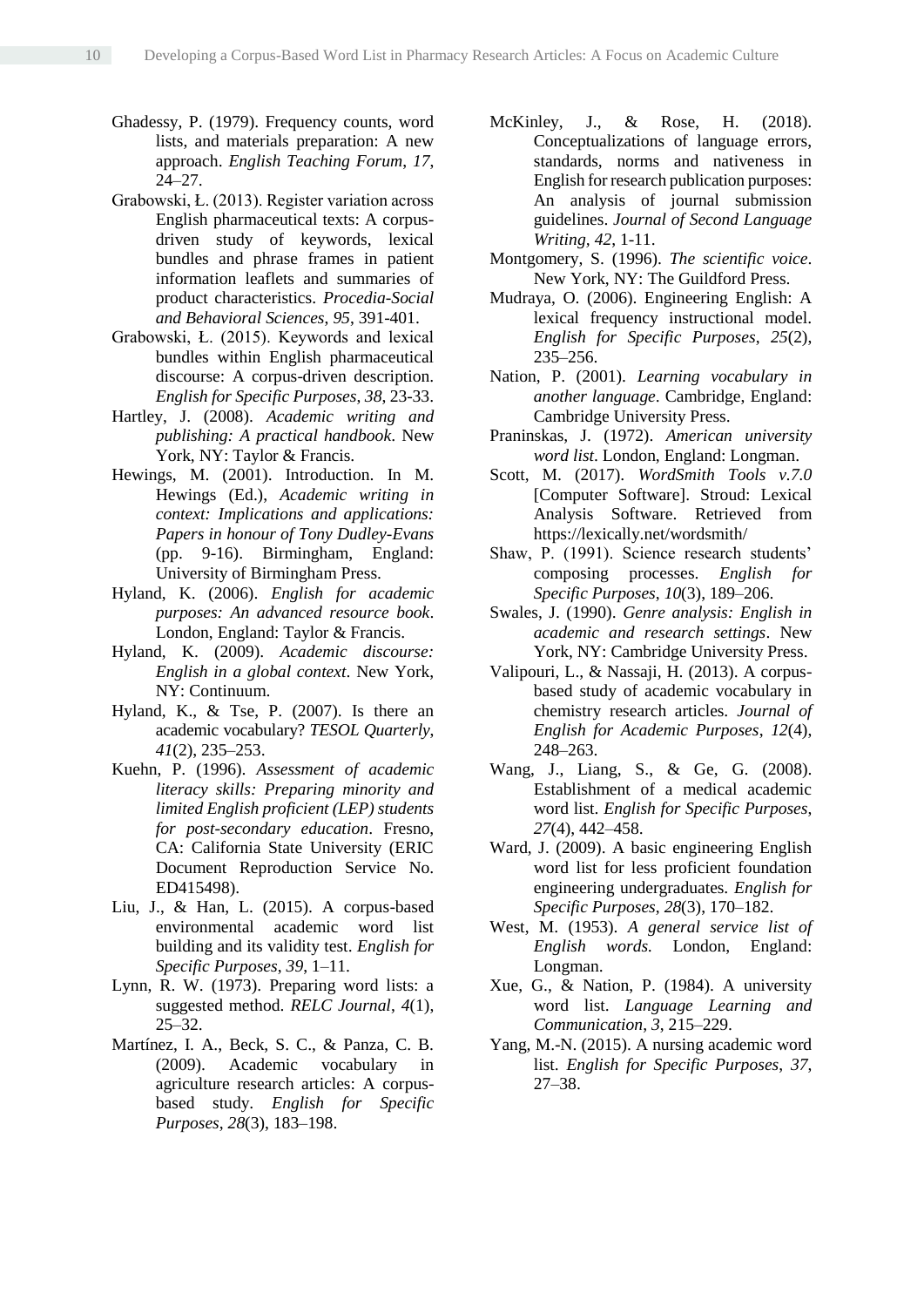| <b>Appendix</b>                    |  |
|------------------------------------|--|
| PAWL Headwords List Alphabetically |  |

|                          | ғ А һұ Епешиютиз Ензі Анрниренсин у |        |                |       |               |       |              |
|--------------------------|-------------------------------------|--------|----------------|-------|---------------|-------|--------------|
| Numbe                    | Headword                            | Numbe  | Headword       | Numbe | Headword      | Numbe | Headword     |
| $\,1$                    | abandon                             | 42     | approach       | 83    | breast        | 124   | code         |
| $\sqrt{2}$               | abnormal                            | 43     | appropriate    | 84    | <b>brief</b>  | 125   | cognition    |
| 3                        | abstract                            | 44     | approximate    | 85    | buffer        | 126   | cohort       |
| $\overline{\mathcal{L}}$ | abundant                            | 45     | aqueous        | 86    | bulk          | 127   | colon        |
| 5                        | abuse                               | 46     | area           | 87    | burden        | 128   | column       |
| 6                        | accelerate                          | 47     | aromatic       | 88    | calcium       | 129   | combine      |
| $\tau$                   | access                              | 48     | array          | 89    | calibrate     | 130   | communicate  |
| 8                        | accompany                           | 49     | artery         | 90    | cancer        | 131   | community    |
| 9                        | accumulate                          | 50     | aspect         | 91    | candidate     | 132   | compartment  |
| 10                       | accurate                            | 51     | assay          | 92    | capable       | 133   | compete      |
| 11                       | achieve                             | 52     | assembly       | 93    | capacity      | 134   | complement   |
| 12                       | acid                                | 53     | assess         | 94    | capsule       | 135   | complex      |
| 13                       | acquire                             | 54     | assign         | 95    | capture       | 136   | compliance   |
| 14                       | activate                            | 55     | assume         | 96    | carbon        | 137   | component    |
| 15                       | acute                               | 56     | asthma         | 97    | cardiac       | 138   | compound     |
| 16                       | adapt                               | 57     | atmosphere     | 98    | carry         | 139   | comprehensiv |
| 17                       | add                                 | 58     | atom           | 99    | cascade       | 140   | compress     |
| 18                       | addict                              | 59     | attach         | 100   | catalyse      | 141   | comprise     |
| 19                       | adequate                            | 60     | attenuate      | 101   | category      | 142   | computer     |
| 20                       | adhere                              | 61     | attribute      | 102   | cavity        | 143   | concentrate  |
| 21                       | adjust                              | 62     | automobile     | 103   | cell          | 144   | concept      |
| 22                       | administer                          | 63     | available      | 104   | cellulose     | 145   | conclude     |
| 23                       | adolescent                          | 64     | axis           | 105   | centrifuge    | 146   | conduct      |
| 24                       | adsorption                          | 65     | bacterium      | 106   | cerebral      | 147   | confocal     |
| 25                       | adult                               | 66     | barrier        | 107   | challenge     | 148   | conform      |
| 26                       | adverse                             | 67     | baseline       | 108   | chamber       | 149   | conjugate    |
| 27                       | aerosol                             | 68     | batch          | 109   | channel       | 150   | connect      |
| 28                       | affect                              | 69     | bead           | 110   | chemical      | 151   | consecutive  |
| 29                       | aggregate                           | $70\,$ | bias           | 111   | chemistry     | 152   | consent      |
| 30                       | aid                                 | 71     | binary         | 112   | chemotherapy  | 153   | consequence  |
| 31                       | alcohol                             | 72     | bioactive      | 113   | chloride      | 154   | considerable |
| 32                       | algorithm                           | 73     | bioavailabilit | 114   | cholesterol   | 155   | consist      |
| 33                       | allergy                             | 74     | biochemical    | 115   | chromatograph | 156   | consistent   |
| 34                       | alter                               | 75     | biology        | 116   | chronic       | 157   | constant     |
| 35                       | amorphous                           | 76     | biomarker      | 117   | circulate     | 158   | constitute   |
| 36                       | analyse                             | 77     | biosynthetic   | 118   | classic       | 159   | construct    |
| 37                       | antibacteria                        | $78\,$ | biotechnology  | 119   | clear         | 160   | consume      |
| 38                       | antibiotic                          | 79     | blank          | 120   | cleave        | 161   | contact      |
| 39                       | antigen                             | 80     | blend          | 121   | clinic        | 162   | contaminate  |
| 40                       | apparatus                           | 81     | blot           | 122   | cluster       | 163   | context      |
| 41                       | apparent                            | 82     | bond           | 123   | $\cot$        | 164   | contraction  |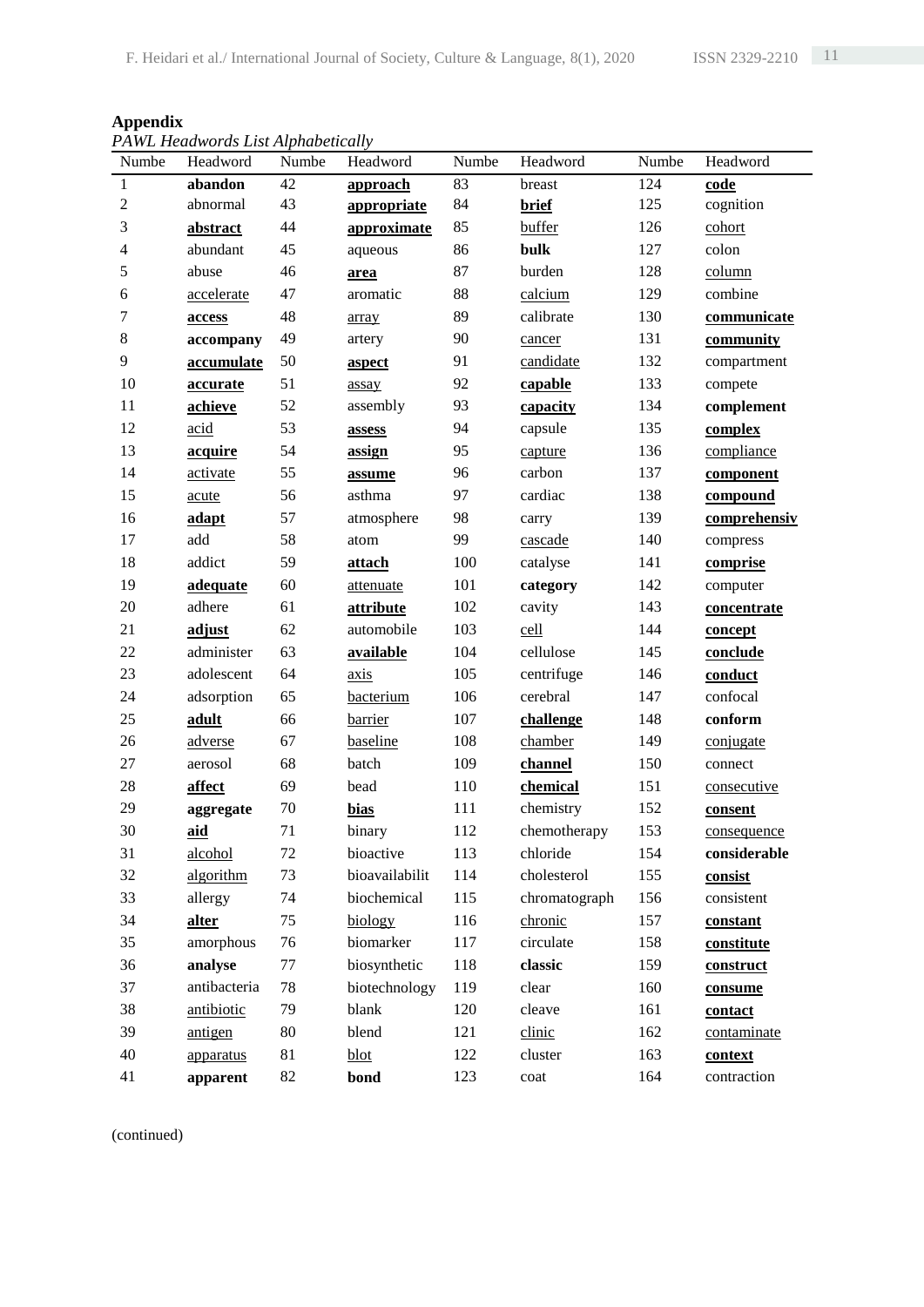| Number | Headword    | Number | Headword      | Number | Headword    | Number | Headword    |
|--------|-------------|--------|---------------|--------|-------------|--------|-------------|
| 165    | contrary    | 206    | develop       | 247    | elevate     | 288    | factor      |
| 166    | contrast    | 207    | deviate       | 248    | eliminate   | 289    | favour      |
| 167    | contribute  | 208    | device        | 249    | elute       | 290    | feature     |
| 168    | convention  | 209    | diabetes      | 250    | embed       | 291    | feed        |
| 169    | convert     | 210    | diagnose      | 251    | embryo      | 292    | fetus       |
| 170    | cord        | 211    | diameter      | 252    | emerge      | 293    | final       |
| 171    | core        | 212    | diet          | 253    | emit        | 294    | focus       |
| 172    | coronary    | 213    | differential  | 254    | emotion     | 295    | formula     |
| 173    | correlate   | 214    | differentiate | 255    | enable      | 296    | fraction    |
| 174    | correspond  | 215    | diffract      | 256    | encapsulate | 297    | fragment    |
| 175    | counter     | 216    | diffuse       | 257    | endogenous  | 298    | framework   |
| 176    | couple      | 217    | digest        | 258    | energy      | 299    | frequency   |
| 177    | crease      | 218    | digital       | 259    | engineer    | 300    | front       |
| 178    | create      | 219    | dilute        | 260    | enhance     | 301    | function    |
| 179    | criteria    | 220    | dimension     | 261    | enrich      | 302    | fundamental |
| 180    | crucial     | 221    | disorder      | 262    | ensure      | 303    | fungus      |
| 181    | crude       | 222    | disperse      | 263    | environment | 304    | furthermore |
| 182    | crystal     | 223    | display       | 264    | enzyme      | 305    | fuse        |
| 183    | culture     | 224    | disrupt       | 265    | equation    | 306    | gastric     |
| 184    | cumulative  | 225    | dissolve      | 266    | equilibrium | 307    | gel         |
| 185    | cycle       | 226    | distil        | 267    | equipment   | 308    | gender      |
| 186    | cytotoxic   | 227    | distinct      | 268    | equivalent  | 309    | gene        |
| 187    | data        | 228    | distribute    | 269    | error       | 310    | generate    |
| 188    | decade      | 229    | diverse       | 270    | establish   | 311    | generation  |
| 189    | decline     | 230    | <b>DNA</b>    | 271    | estimate    | 312    | genetic     |
| 190    | defence     | 231    | dock          | 272    | ethics      | 313    | genome      |
| 191    | degrade     | 232    | document      | 273    | ethnic      | 314    | genotype    |
| 192    | demography  | 233    | domain        | 274    | evaluate    | 315    | genre       |
| 193    | demonstrate | 234    | dominant      | 275    | evaporate   | 316    | gland       |
| 194    | dense       | 235    | donor         | 276    | evidence    | 317    | global      |
| 195    | dependence  | 236    | dopamine      | 277    | evolution   | 318    | goal        |
| 196    | depict      | 237    | dose          | 278    | exam        | 319    | grade       |
| 197    | deplete     | 238    | drug          | 279    | exclude     | 320    | gradient    |
| 198    | deposit     | 239    | dual          | 280    | excrete     | 321    | granulate   |
| 199    | depress     | 240    | duration      | 281    | exert       | 322    | guideline   |
| 200    | derive      | 241    | dye           | 282    | exhibit     | 323    | gut         |
| 201    | descriptor  | 242    | dynamic       | 283    | exogenous   | 324    | healthcare  |
| 202    | design      | 243    | dysfunction   | 284    | expose      | 325    | height      |
| 203    | despite     | 244    | economy       | 285    | external    | 326    | hence       |
| 204    | detect      | 245    | electronic    | 286    | extract     | 327    | herb        |
| 205    | deter       | 246    | element       | 287    | facilitate  | 328    | herein      |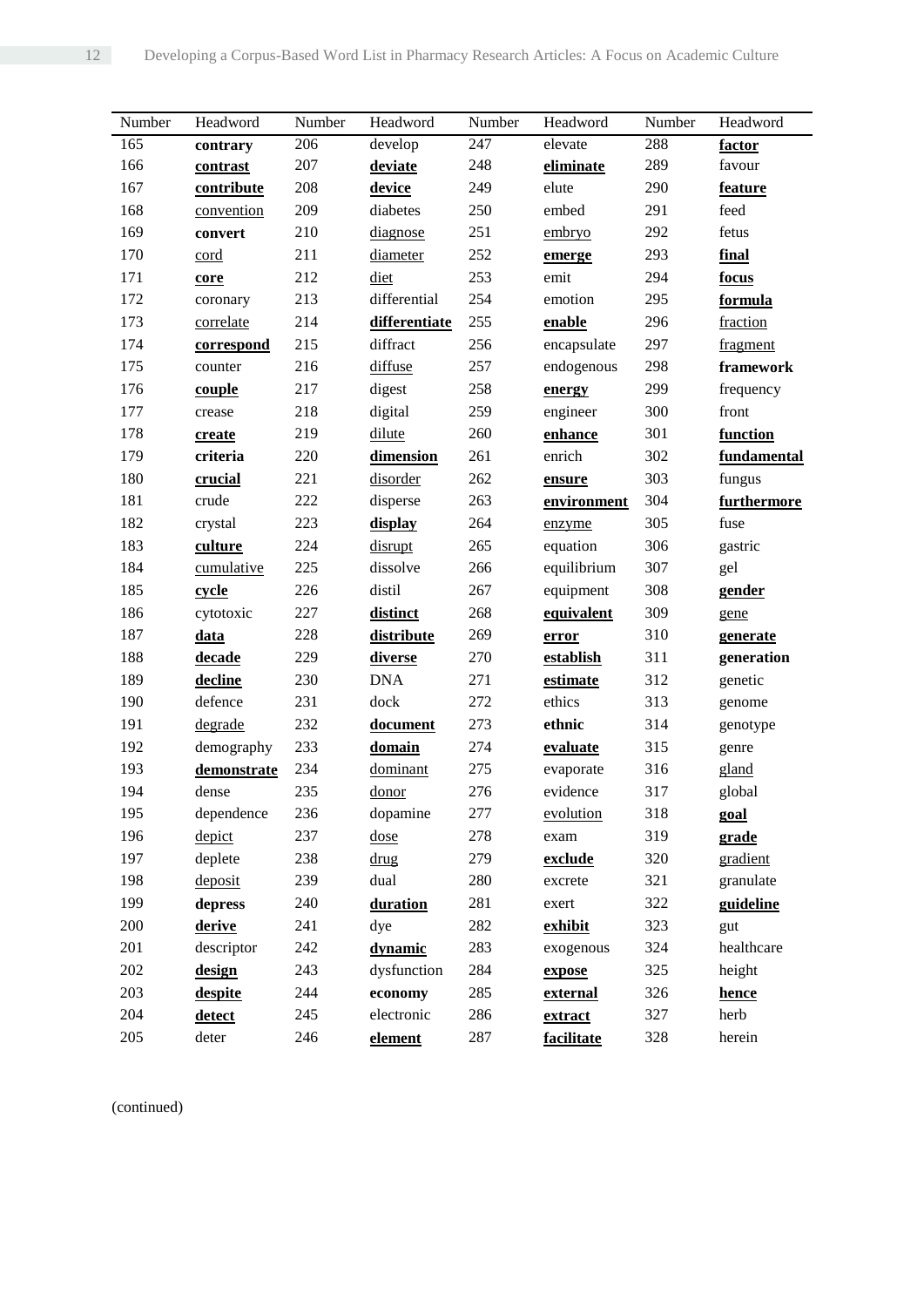| Number | Headword          | Number | Headword           | Number | Headword   | Number | Headword         |
|--------|-------------------|--------|--------------------|--------|------------|--------|------------------|
| 329    | highlight         | 370    | instance           | 411    | lipid      | 452    | mutate           |
| 330    | histology         | 371    | institute          | 412    | liver      | 453    | nanoparticle     |
| 331    | histopathology    | 372    | instruct           | 413    | local      | 454    | nasal            |
| 332    | hormone           | 373    | insulin            | 414    | locate     | 455    | negative         |
| 333    | humid             | 374    | intact             | 415    | logic      | 456    | negligible       |
| 334    | hybrid            | 375    | intake             | 416    | magnet     | 457    | nervous          |
| 335    | hydro             | 376    | <i>integrate</i>   | 417    | maintain   | 458    | network          |
| 336    | hypertension      | 377    | <i>intense</i>     | 418    | major      | 459    | neurology        |
| 337    | hypothesis        | 378    | interact           | 419    | mammal     | 460    | neutral          |
| 338    | identical         | 379    | interest           | 420    | map        | 461    | nevertheless     |
| 339    | identify          | 380    | interface          | 421    | mark       | 462    | normal           |
| 340    | <i>illustrate</i> | 381    | intermediate       | 422    | maternal   | 463    | novel            |
| 341    | image             | 382    | internal           | 423    | matrix     | 464    | nuclear          |
| 342    | immune            | 383    | interpret          | 424    | mature     | 465    | obese            |
| 343    | impact            | 384    | <i>interval</i>    | 425    | maximum    | 466    | objective        |
| 344    | impair            | 385    | intervene          | 426    | mechanism  | 467    | obtain           |
| 345    | implement         | 386    | interview          | 427    | mediate    | 468    | obvious          |
| 346    | implicate         | 387    | intestine          | 428    | medical    | 469    | occur            |
| 347    | incidence         | 388    | intrinsic          | 429    | medium     | 470    | online           |
| 348    | incorporate       | 389    | invasion           | 430    | membrane   | 471    | onset            |
| 349    | incubate          | 390    | <i>investigate</i> | 431    | mental     | 472    | optic            |
| 350    | index             | 391    | involve            | 432    | mesh       | 473    | optimal          |
| 351    | indicate          | 392    | ion                | 433    | metabolic  | 474    | option           |
| 352    | individual        | 393    | irradiate          | 434    | method     | 475    | oral             |
| 353    | induce            | 394    | isolate            | 435    | micro      | 476    | organism         |
| 354    | induct            | 395    | isomer             | 436    | microscope | 477    | outcome          |
| 355    | infant            | 396    | issue              | 437    | microwave  | 478    | outpatient       |
| 356    | infarct           | 397    | item               | 438    | migrate    | 479    | output           |
| 357    | infect            | 398    | kidney             | 439    | minimise   | 480    | overall          |
| 358    | infrared          | 399    | kinetic            | 440    | minor      | 481    | overnight        |
| 359    | infuse            | 400    | <u>kit</u>         | 441    | mobile     | 482    | oxide            |
| 360    | ingredient        | 401    | label              | 442    | mode       | 483    | oxygen           |
| 361    | inhale            | 402    | laboratory         | 443    | modify     | 484    | panel            |
| 362    | inhibit           | 403    | larva              | 444    | modulate   | 485    | paradigm         |
| 363    | initial           | 404    | laser              | 445    | moisture   | 486    | <b>parallel</b>  |
| 364    | initiate          | 405    | lateral            | 446    | molecule   | 487    | <b>parameter</b> |
| 365    | inject            | 406    | layer              | 447    | monitor    | 488    | pare             |
| 366    | injure            | 407    | legal              | 448    | mood       | 489    | participate      |
| 367    | input             | 408    | lesion             | 449    | morphology | 490    | passive          |
| 368    | insert            | 409    | linear             | 450    | mortal     | 491    | pathology        |
| 369    | insight           | 410    | <b>link</b>        | 451    | muscle     | 492    | patients         |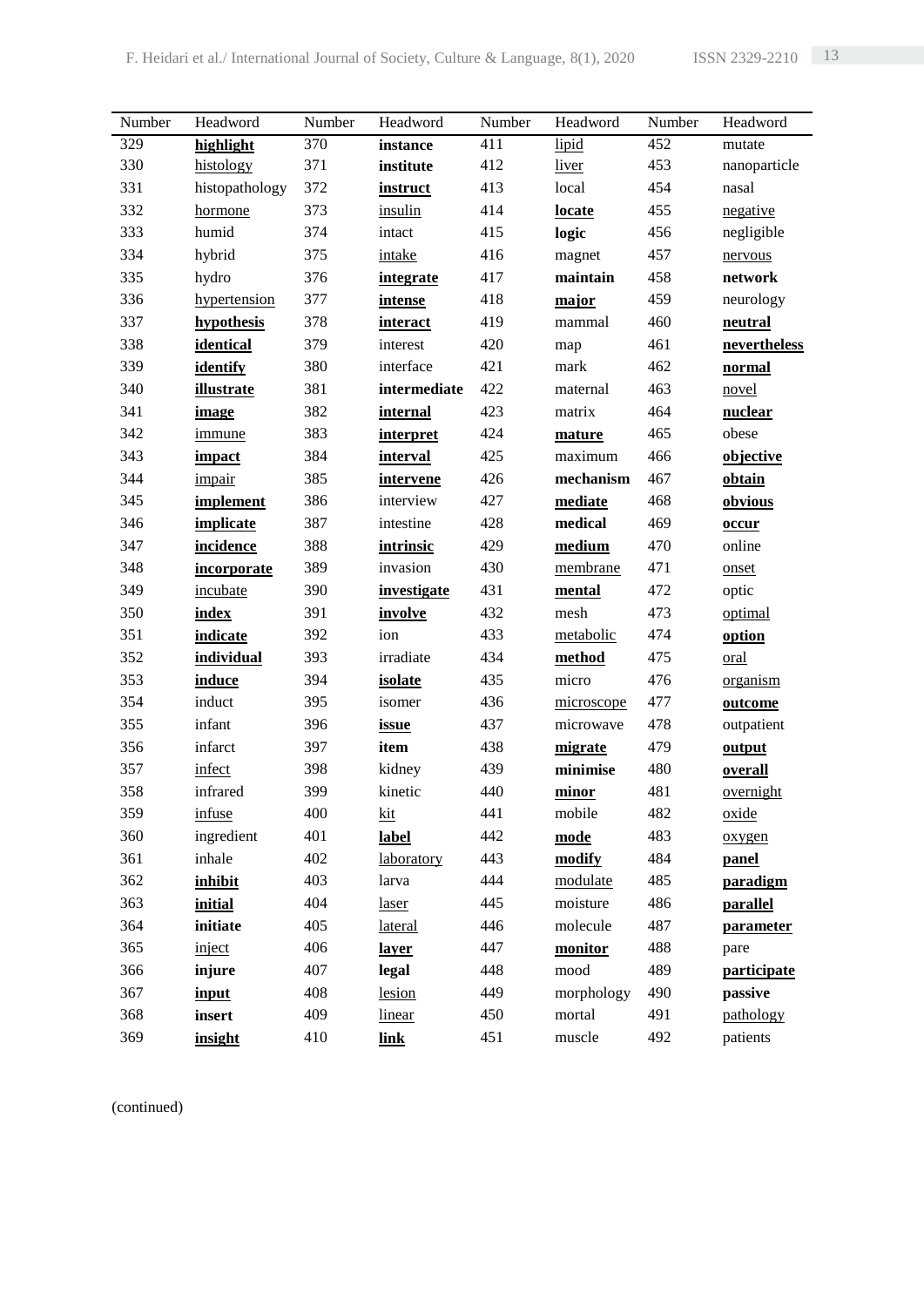| Number | Headword        | Number | Headword      | Number | Headword   | Number | Headword     |
|--------|-----------------|--------|---------------|--------|------------|--------|--------------|
| 493    | peak            | 534    | precursor     | 575    | recruit    | 616    | score        |
| 494    | pediatric       | 535    | predict       | 576    | refer      | 617    | secrete      |
| 495    | pellet          | 536    | pregnant      | 577    | regenerate | 618    | section      |
| 496    | penetrate       | 537    | preliminary   | 578    | regimen    | 619    | select       |
| 497    | perceive        | 538    | prescription  | 579    | region     | 620    | sensitize    |
| 498    | percent         | 539    | prevalent     | 580    | regress    | 621    | sensor       |
| 499    | perception      | 540    | previous      | 581    | regulate   | 622    | sequence     |
| 500    | perfusion       | 541    | primary       | 582    | relax      | 623    | series       |
| 501    | period          | 542    | principal     | 583    | release    | 624    | serum        |
| 502    | periphery       | 543    | principle     | 584    | relevant   | 625    | session      |
| 503    | permeate        | 544    | prior         | 585    | rely       | 626    | set          |
| 504    | persist         | 545    | probe         | 586    | remodel    | 627    | <u>sex</u>   |
| 505    | perspective     | 546    | procedure     | 587    | remove     | 628    | sham         |
| 506    | pharmaceutical  | 547    | process       | 588    | renal      | 629    | shear        |
| 507    | pharmacokinetic | 548    | profession    | 589    | replicate  | 630    | shift        |
| 508    | pharmacology    | 549    | progress      | 590    | require    | 631    | signal       |
| 509    | pharmacy        | 550    | project       | 591    | research   | 632    | significant  |
| 510    | phase           | 551    | proliferate   | 592    | reside     | 633    | similar      |
| 511    | phenomenon      | 552    | prolong       | 593    | residue    | 634    | simulate     |
| 512    | phosphate       | 553    | promote       | 594    | resin      | 635    | simultaneous |
| 513    | physical        | 554    | proportion    | 595    | resist     | 636    | <b>site</b>  |
| 514    | physician       | 555    | prospect      | 596    | resolution | 637    | slice        |
| 515    | physiological   | 556    | protein       | 597    | resource   | 638    | sodium       |
| 516    | pilot           | 557    | protocol      | 598    | respire    | 639    | software     |
| 517    | placebo         | 558    | psychiatry    | 599    | response   | 640    | soluble      |
| 518    | plasma          | 559    | publish       | 600    | restrict   | 641    | source       |
| 519    | plastic         | 560    | purchase      | 601    | retain     | 642    | spatial      |
| 520    | platform        | 561    | pure          | 602    | reveal     | 643    | species      |
| 521    | plot            | 562    | qualitative   | 603    | reverse    | 644    | specific     |
| 522    | plus            | 563    | quantify      | 604    | robust     | 645    | specimen     |
| 523    | polar           | 564    | questionnaire | 605    | rodent     | 646    | spectroscope |
| 524    | policy          | 565    | radiate       | 606    | role       | 647    | spectrum     |
| 525    | polymer         | 565    | radical       | 607    | rotate     | 648    | spontaneous  |
| 526    | pool            | 567    | radioactive   | 608    | route      | 649    | stable       |
| 527    | pore            | 568    | random        | 609    | routine    | 650    | standard     |
| 528    | portion         | 569    | range         | 610    | rural      | 651    | statistic    |
| 529    | positive        | 570    | ratio         | 611    | saline     | 652    | status       |
| 530    | potency         | 571    | react         | 612    | saturate   | 653    | sterile      |
| 531    | potential       | 572    | reagent       | 613    | scaffold   | 654    | steroid      |
| 532    | precipitate     | 573    | receptor      | 614    | scan       | 655    | stimulate    |
| 533    | precise         | 574    | recover       | 615    | scheme     | 656    | store        |